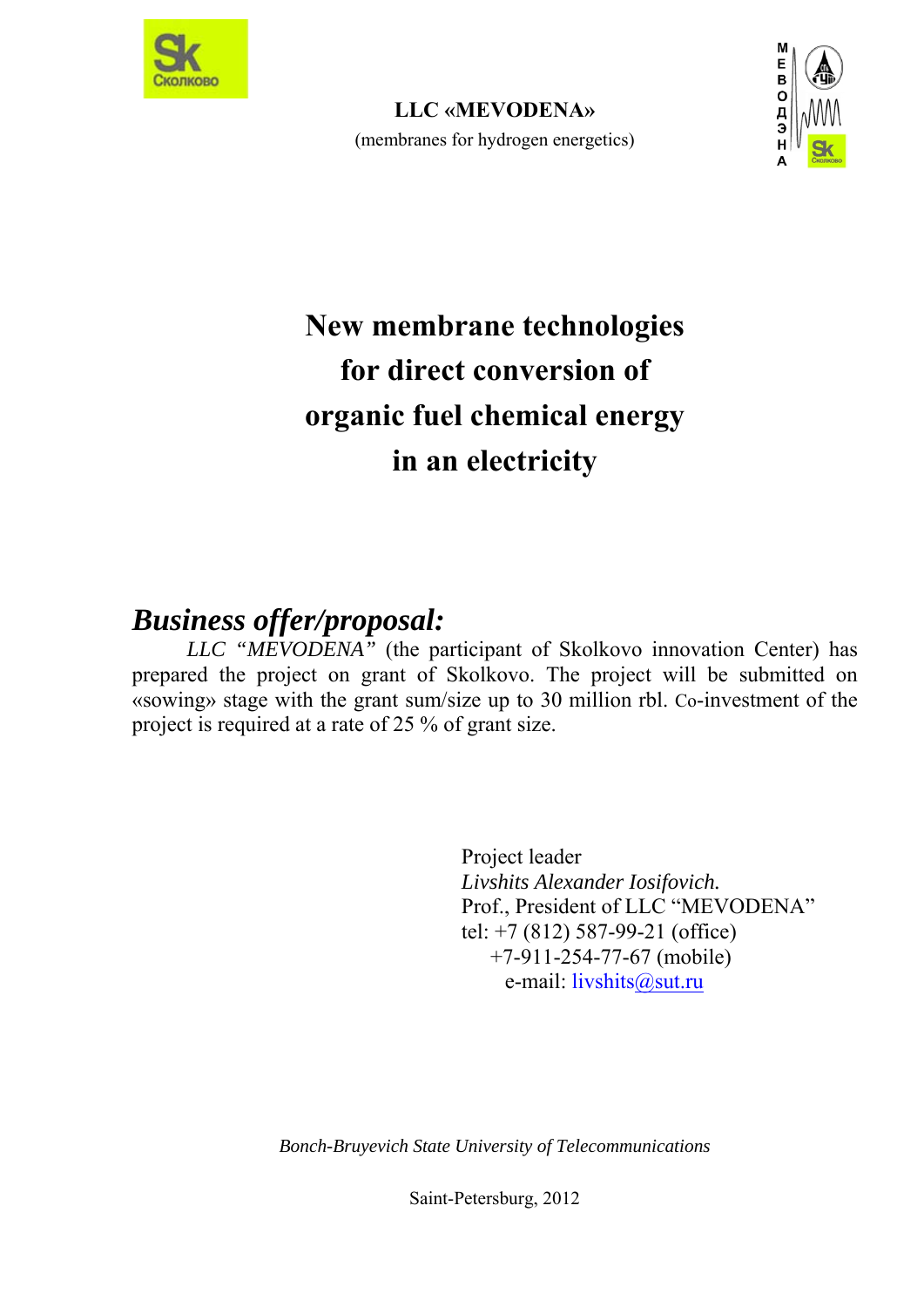#### **1. Direct conversion of organic fuel chemical energy in an electricity – energy efficiency technology of the near future**

Chemical energy of organic fuels (natural gas, diesel fuel, a methanol, biofuel, etc.) can be converted directly to an electricity by means of fuel cells. As the electric power is generated in this case, passing a thermal cycle, there are no **efficiency** restrictions under the theorem of Karno and the **efficiency** of chemical energy conversion in the electricity can far surpass **efficiency** of traditional electrogenerators. Electrochemical generators (ECG) on fuel cells have no moving parts, are noise-free and harmless. Due to these advantages ECG have the enormous potential market: from power supplies for portable computers and mobile communication facilities to ship engines and generating stations. Application of these power-saving-up technologies in municipal electro- and a heat- supply is a special perspective direction.

#### **2. A role of membrane technologies**

Fuel, which is consumed directly by fuel cells, including the most developed solid polymer fuel cells, is hydrogen of 99.99 % purity. Accordingly, the electric power is generated from organic fuel under the following scheme (fig. 1). Organic fuel converts to a gas mixture in the chemical reactor (reformer). Next, hydrogen of 99.99 % purity is separated from this mixture, and finally electricity is generated by means of fuel cells. Membrane technologies allow separating hydrogen of 99.99 % purity from gas mixture most simply and efficiently.

#### **3. Problems of existing technology**

Usually, membranes of palladium alloys are used for this purpose. Still the price of such membrane system is extremely high, for example, the membrane system of electric capacity of 60 kW (typical capacity of the automobile engine) costs about \$170 000 (Power and Energy Co, USA).





#### **4. Prospects and market**

Certainly, such high price is unacceptable for the most applications, and essentially hampers the development of the given direction of power engineering, including current state of affair in Russia. It concerns such key industries as shipbuilding, gas industry, *etc.* Development of a highly effective membrane at the comprehensible price will essentially lower a cost of direct conversion of organic fuel energy in an electricity that will not only allow to solve a problem specified above, but also will expand a field of application of this power-effective and nonpolluting way of electricity generation on such spheres as municipal electro- and a heat- supply and transport.

Note that according to experts, the investment into development of hydrogen power will be up to 10 trillion US dollars over the next 30-50 years [1].

#### **5. Innovation**

Contrary to an opinion that hydrogen has an unique ability to pass trough palladium, it turned out that the transport of hydrogen through the lattice of group V metals (V, Nb, Ta) is faster by orders of magnitude [2, 3]. However, because of dense oxide layers, blocking dissociative absorption of  $H_2$  molecules, membranes from V, Nb and Ta are almost impermeable to hydrogen [4].

To use the record speed of transcrystalline transport of hydrogen, typical for 5 group metals, it is necessary to cover the input and output membrane surfaces of these metals (or their alloys) with thin palladium layer, which (1) will provide catalytic absorption of hydrogen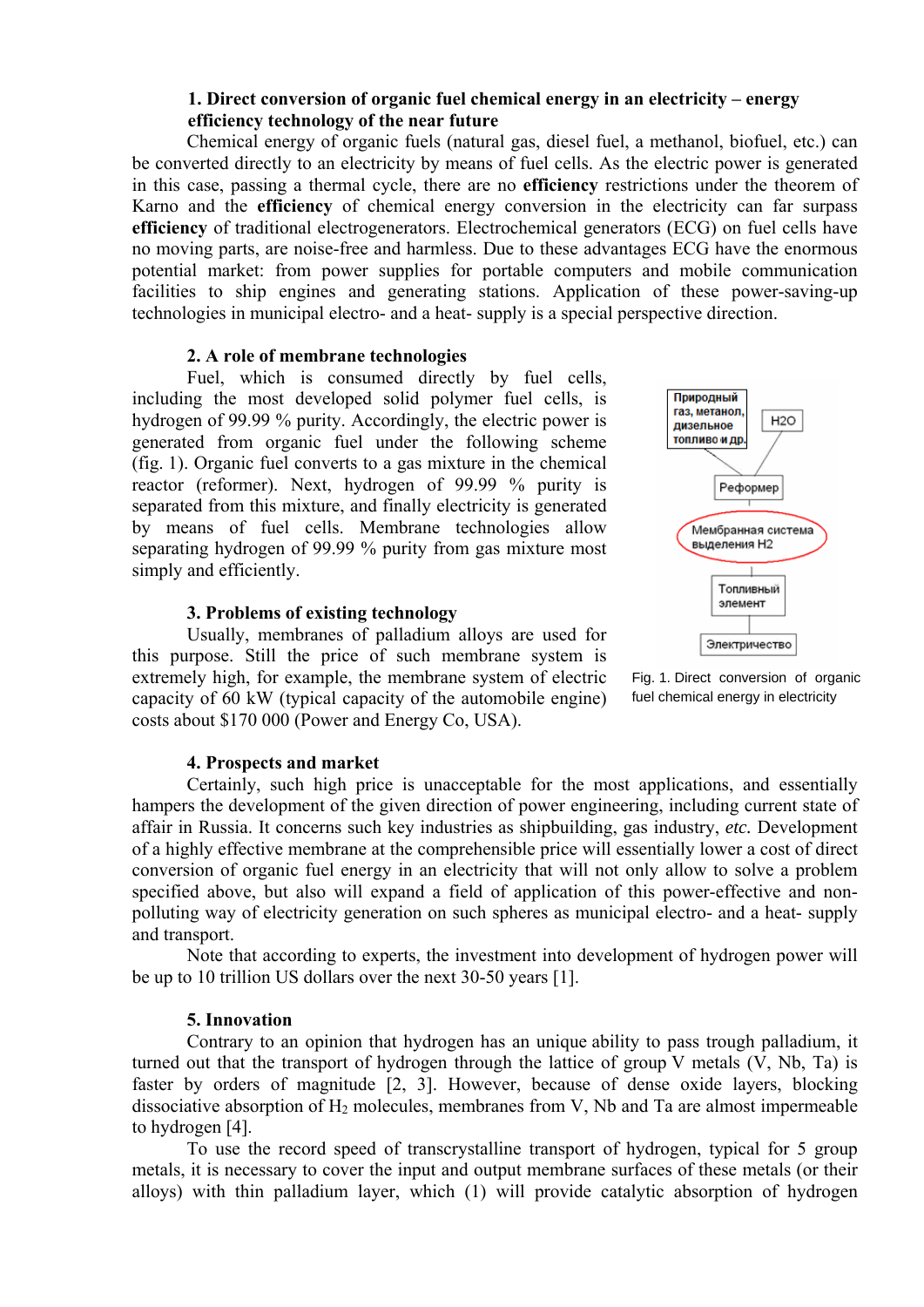molecules, (2) will protect a membrane from corrosion at high temperatures under operation with chemically active gas mixtures, but (3) will not lower considerably the hydrogen permeation which metals of 5 groups and their alloys capable to provide. It is possible, if palladium covering has a thickness of 1 micron or less.

#### **6. Experimental testing, a current state of the project**

For experimental testing Competitor have been made a few laboratory samples of flat

membranes of vanadium, covered with palladium on both membrane sides by plasma (magnetron) sputtering method. Testing results presented in fig. 2 demonstrate that these membranes pass hydrogen through more than on an order faster, than palladium membranes of the same thickness at the same 100 % selectivity on hydrogen [5, 6]. In addition, palladium consumption is two order of magnitude lower in case of composit membranes Pd-V-Pd, than that for purely palladium membranes. Membrane testing performed in the gas mixture (synthesis-gas) obtained at steam conversion of diesel fuel, have shown the same high speed of hydrogen extraction at hydrogen purity isn't worse then 99.9 %.

Technology of chemical deposition of palladium onto vanadium surface was developed. This technology is more economical than plasma deposition method and permits to cover internal surfaces (for example, internal surfaces of tube membranes) – fig.  $3 \times 6$ . It is shown experimentally, that the membrane with a chemical covering doesn't yield to a membrane with a plasma covering as regarding hydrogen permeation, and concerning protective properties of cover at operation in the gas mixtures [6].

For optimization of composit membrane properties it is important to have possibility to produce the membranes not only of pure 5 group metals (for example, vanadium), but also of their alloys of various structure/composition. However it is rather problematically because of the alloys are usually less plastic, than the pure metals, and it is difficult (and even often impossible) to produce thin metal-rolling (sheets, tubes) from them. Competitors of the grant found and experimentally testing a method of transformation of ready metal-rolling from pure 5 group metals of into alloys of required structure (for example, in V-Ni alloy, fig. 4). The application on inventory on this technology  $(N<sub>2</sub>)$ 2011126061) was submitted.

Thus, R&D project phase is mainly finished at present, and the principal idea of the project is experimentally confirmed and the basic technologies are tested.



Fig. 2. Permeation hydrogen flux through the composit membrane Pd-V-Pd in comparison with permeation flux through palladium membrane of the same thickness



Fig. 3. Electronic – microscopical images of palladium coatings deposited onto vanadium surface with plasma method (on the left) and with chemical covering (on the right)



Fig. 4. Distribution of nickel over a crosssection of V-Ni foil of 0,1 mm thickness (on the right). First, foil was rolled from vanadium ingot and after that converted into V16Ni alloy by mean of solid-phase mixing. Data presented was obtained with X-ray microanalysis of crosssection of the sample.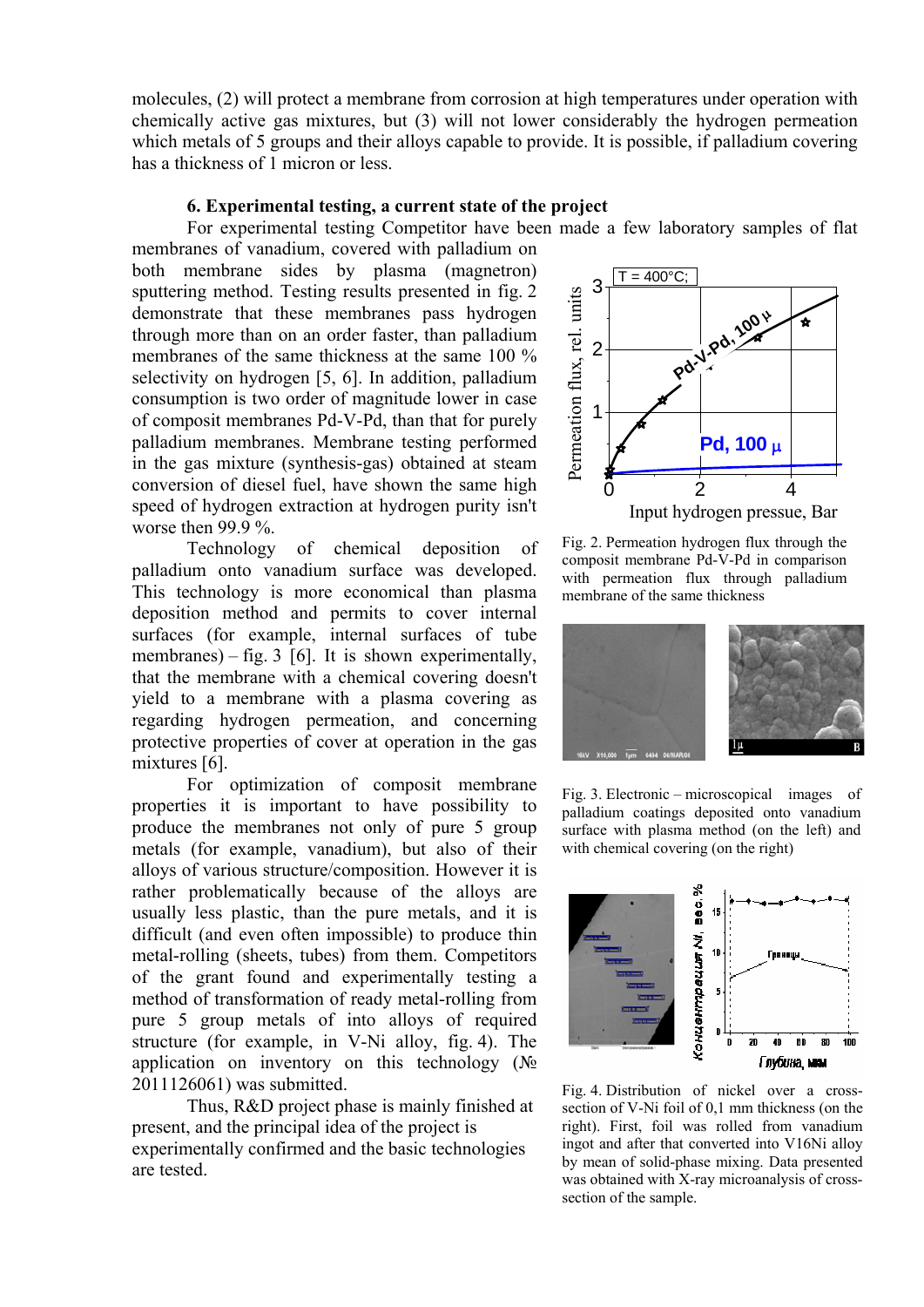#### **7. Products/technologies created on current and the subsequent stages of the project**

At the current stage (years  $2012 - 2013$ ) the following products and technologies will be created.

(1) *Composit materials* on the base of 5 group metals (for example, Pd-V-Pd) and of their alloys with other metals, possessing ability to pass hydrogen selectively through with a essentially higher (at least, in times) speed than that of palladium alloys.

(2) *Selective membranes* from composite materials pointed out above in item (1). Their specific productivity will be; at least, several times higher, and content of precious metals will be two orders of magnitude lower, than in the case of membranes from palladium alloys of the same thickness. Accordingly, the membranes required to produce the given amount of pure hydrogen (or for generation of the given amount of electric power) become considerably cheaper at its industrial production. simultaneously, such composite membranes will possess 100% selectivity in relation to hydrogen and any other gases (as well as existing membranes from palladium alloys) and can operate at pressure difference of 15–20 Bar (on which membranes from alloys Pd is also rated usually). Such the membrane will be the finished product (presumably, the tubular form), having the stainless steel transition allowing to carry out routine installation of membranes in any constructions (for example, to mount membrane system in the case specially designed for this purpose).

#### (3) *Technologies*

(A) composite materials (item 1),

- (B) selective membranes from these materials (item 2)
- (4) *Patents and knowhow* on products developed under item  $(1) (3)$

At the next stage of the project (years 2014–2015) the following products and technologies will be created.

(5) *Set of membrane modules*. Each module in this number will represent assembly from the membranes specified in item (2) above, and, depending on number of such membranes, will have various productivity. The membrane module will be the finished product which the user can build in the standard energy power installation (or any system where it is necessary to separate pure hydrogen from a gas mixture), and also its multiplication to obtained demanded productivity/power will be very simple. A concrete set of module values will be chosen according to market requirements. For example, the membrane modules of 10 W, 50 W, 1 kW and 10 kW of electrical power, could satisfy the market requirements regarding electrochemical generators/power supply from portable means for informatics and communication to ship power and generating stations.

### (6) *Technology of industrial production*

- (A) composite materials of item (1),
- (B) selective membranes of item (2),
- (C) membrane modules, item (5).

It is planned that at the stage of years 2014–2015 samples and the intellectual property, created over the period of 2012–2013, will lay a basis for attraction of private and state budget investments to create the prototypes of membrane systems and their small series for various market segments, for instance: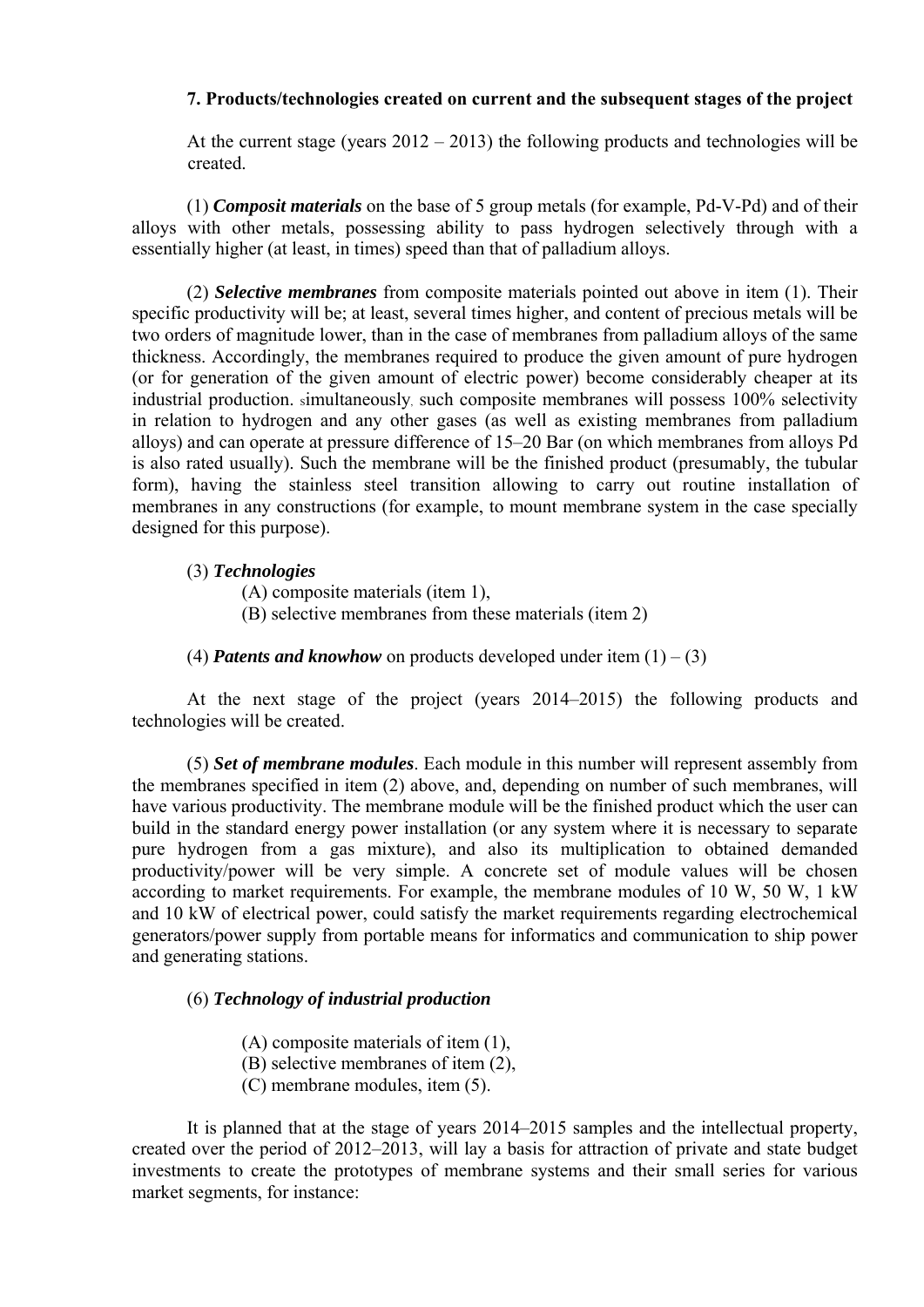- rather large electrochemical generators for ship power,
- average electrical supplies for the country house-building,
- portable electrical supplies for mobile communication facilities and computer science.

At this stage marketing researches and product advancement on the market are planned, including product producing under individual orders.

#### **8. Project team**

Project team has own unique decisions of the present problem based on specific experience of its previous work in the given direction, confirmed with the concrete experimental results partially published in special international magazines, partially patented or in process of patenting or preparation for patenting.

The main executors of the project are:

Prof. Alexander I. Livshits, president of LLC MEVODENA, project head; Mikhail E. Notkin, vice-president of LLC MEVODENA, Vasily N. Alimov,

=======



Fig. 5. Stand for tritium superpermeability research, created under the direction of and with participation in of the Competitor in the Federal Nuclear Center (Sarov) in the framework of ISTC project [11]. On the right: niobium cylindrical membrane.

the director for scientific research of LLC MEVODENA, Andrey O. Busnjuk, leading research assistant of LLC MEVODENA, Prof. Yury E. Gorbachev, the head of research department of LLC Geolink Technologies, Prof. Yuji Hatano, Hydrogen Isotope Research Center (Japan), Rune Bredeson, PhD, Research Director, SINTEF (Norway).

Participants of the project, the founder of LLC MEVODENA A.I. Livshits, M.E.Notkin, A.O.Busnjuk and V.N.Alimov are the professional physicists specializing in area of physicalchemical properties of a surface and membrane-hydrogen technologies. Current project has resulted from their research activity in laboratories of Europe and Japan as the invited scientists<sup>1</sup>. The subject of these researches was the phenomenon of superpermeability of metals on energetic hydrogen particles [7, 8] discovered by them. In these works hydrogen transport through 5 group metals has been thoroughly investigated, the first samples of V, Ta and Nb membranes have been made (fig. 5, 6), and specific experience of operation with them was got [7-11]. The essential personal contribution to these works has brought one of foreign participants of the project - Prof. J.Hatano (Japan) [4, 5, 10], the known scientist actively working in the field of physical chemistry and hydrogen technologies.

Gas-dynamic calculations of a gas mixture flow through the membrane system will be carried out by the head of research department of LLC Geolink Technologies, adviser Applied Materials, Inc (USA), prof. Ju.E.Gorbachev, the known scientist in the field of theoretical and applied gas dynamics [12].

<sup>&</sup>lt;sup>1</sup>) Investigations was carried out in the frame work of EURATOM project at Ecole Polytechnique, France, Japanese national programs at Tokyo and Nagoya Universities, at Hydrogen Isotope Research Center (Toyama University), at National Institute for Fusion Science (Gifu) and at Japan Atomic Energy Research Institute, as well as in the framework of two projects of International Scientific Technical Center jointly with laboratories of United State (LANL and Argon), Europe (Ecole Polytechnique and FZK Karlsruhe), and Japan (Hydrogen Isotope Research Center and National Institute for Fusion Science).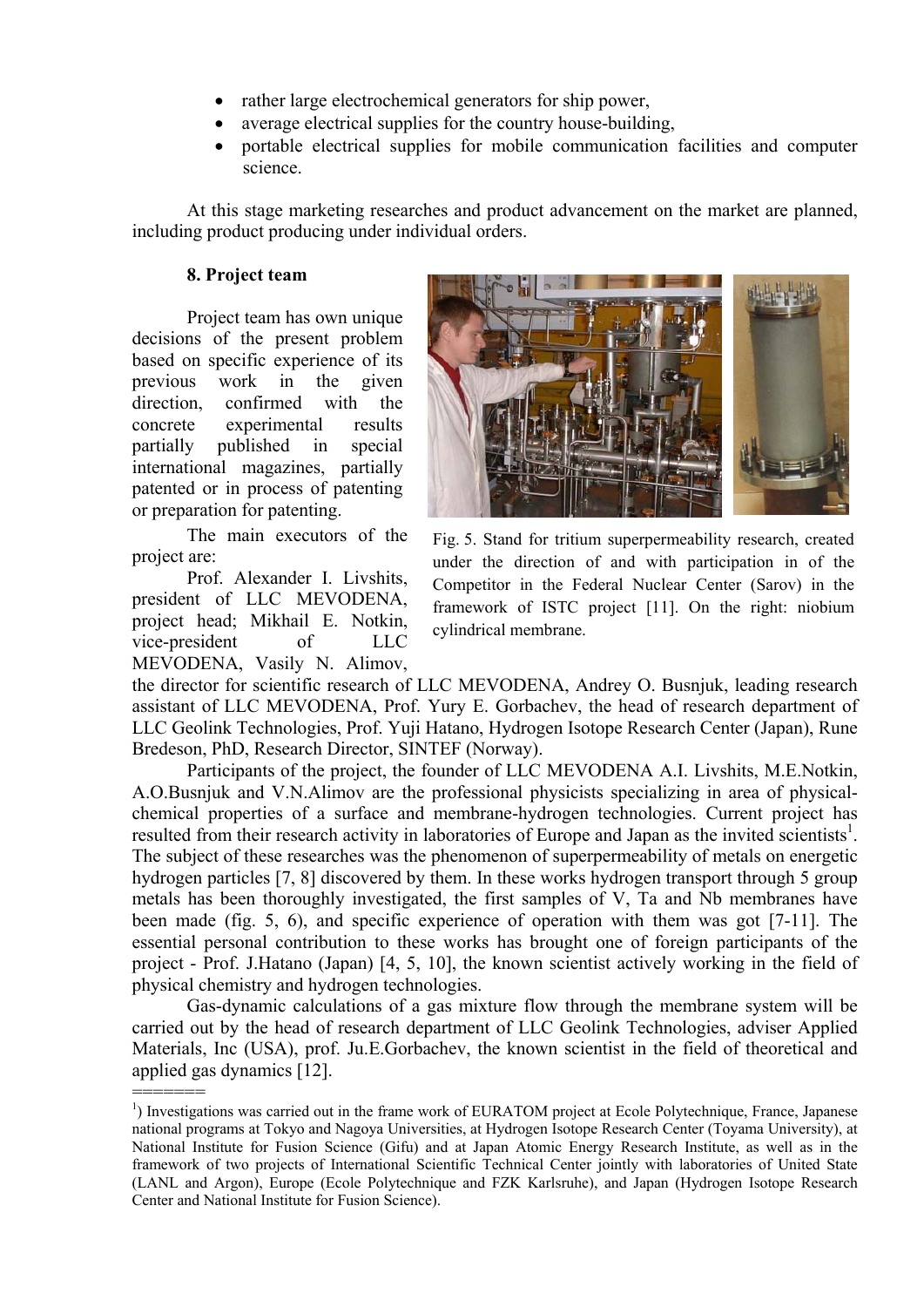The second foreign participant of the project, Dr. R.Bredeson from Norway is one of leading world experts in the field of membrane technologies for hydrogen power. Under his supervision the unique technology manufacturing of composite membrane from palladium alloy [13] is developed at one of the largest research centers of Europe, SINTEF.





Fig. 6. Plasma-membrane setup for experiments on superpermeability of hydrogen plasma constructed by project team for Hydrogen Isotope Research Center (Japan), where they as invited scientists carry out researches jointly with Prof. Yu. Hatano, one of project foreign participant. Niobium membrane is shown in left bottom corner.

# 8. *Intellectual property*

At present time intellectual property is protected by:

- **Patent for Utility model № 10541**1. Apparatus for mass-spectrometric analyses of hydrogen purity and for quantitative composition of gas impurity**.** Authors Livshits A.I., Notkin M.E., Alimov V.N., Busnyuk А. О, published 20.11.2011, Bul. №32.
- **Application for Utility model of 12.12.2011.** Product of the diven form from metal alloys. Authors: Livshits A.I., Notkin M.E., Alimov V.N., Busnyuk А. О.
- **Application for Utility model № 2011141920 of 11.10.2011**. Apparatus of joining of details of metals and/or metal alloys with various hydrogen solubility's. Authors: Avakov V.B., Landgraf I. K., Kulakov G. V., Kasatkin М. А. , Livshits A.I., Notkin M.E., Alimov V.N., Busnyuk А. О.

Patenting of inventions pointed out above is planned abroad, as well as patenting of products and technologies developed in the course of project activity such as: concrete alloys, coverings, barrier layers, ways of connection of membranes with constructional materials, etc.